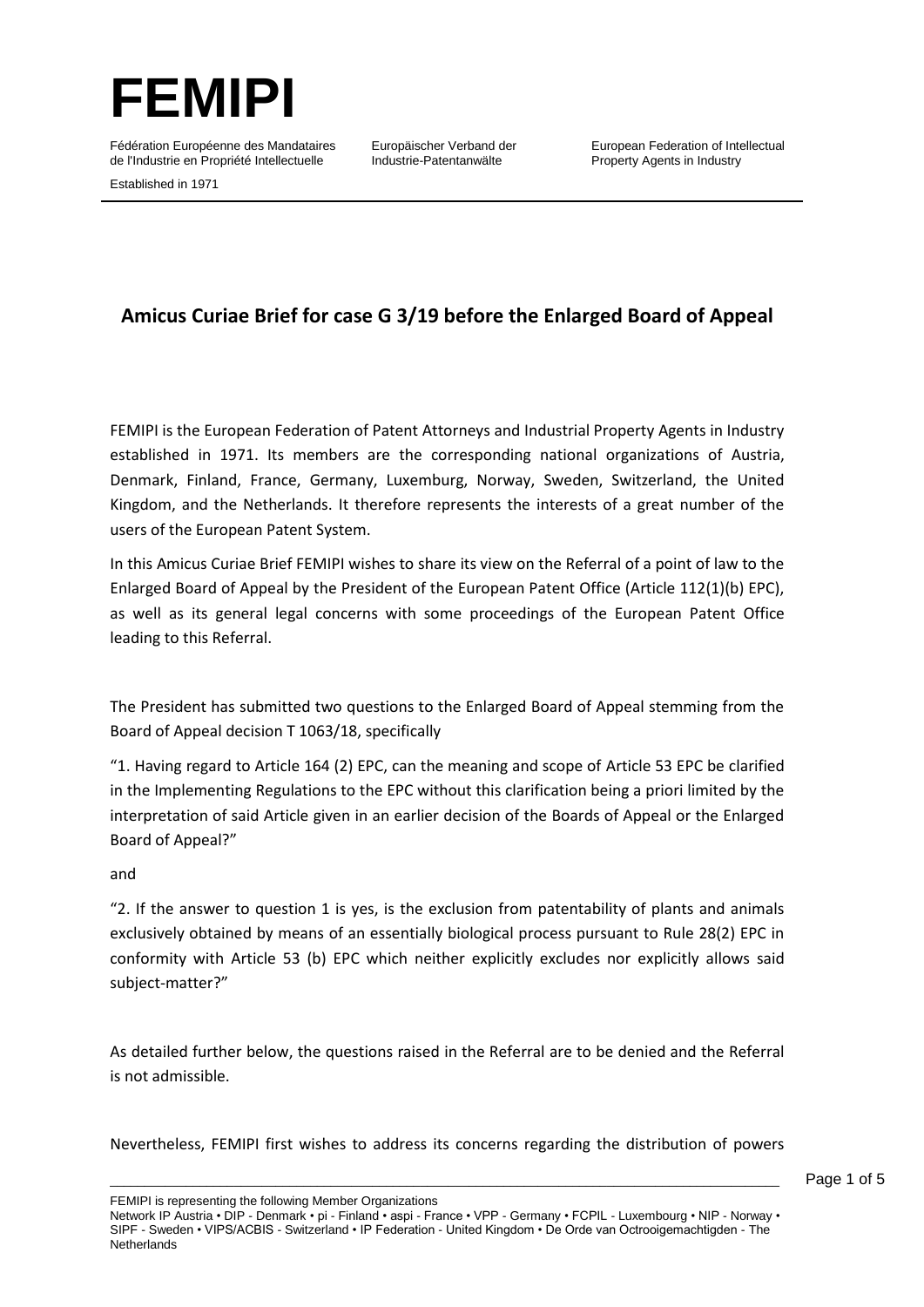

Fédération Européenne des Mandataires de l'Industrie en Propriété Intellectuelle

Europäischer Verband der Industrie-Patentanwälte

Established in 1971

within the European Patent Organization, here specifically the role of the Administrative Council in the present case, as well as the wider ramifications thereof.

The Enlarged Board of Appeal had decided in decisions G 2/12 and G 2/13, that Article 53 (b) EPC, while excluding essentially biological processes for the production of plants or animals from patentability, does not exclude products obtained from such processes from patentability.

Subsequently and to override decisions G 2/12 and G 2/13, the EU Commission issued a nonbinding interpretative Commission Notice on Article 4 (1) (b) of the Biotech Directive (2016/C 411/03) wherein it takes the view that that the EU legislator's intention when adopting Directive 98/44/EC was to exclude products from patentability (plants/animals and plant/animal parts) that are obtained by means of essentially biological processes.

The EU Commission in its Notice on Article 4 (1) (b) of the Biotech Directive, however, admits that:

"The Notice is intended to assist in the application of the Directive, and does not prejudge any future position of the Commission on the matter. Only the Court of Justice of the European Union is competent to interpret Union law."

In reaction and based on that Notice, the Administrative Council of the European Patent Office issued new Rule 28 (2) EPC, stating that under Article 53 (b) EPC, European patents shall not be granted in respect of plants or animals exclusively obtained by means of an essentially biological process. ,

However, the legislator of the EPC had determined a clear hierarchy between Articles and Rules, which is codified in Article 164 (2) EPC stipulating that in case of conflict between the provisions of the EPC and the Implementing Regulations of the EPC, the provisions of the Convention shall prevail.

In addition, the legislator of the EPC had determined that Articles of the EPC may only be amended or revised by the Contracting States with a majority of three-quarters of the Contracting States represented and voting at the Conference. Only in very specific circumstances, as set out in in Articles 33 (1) b) and (5), and Article 35 (2) EPC, the Administrative Council is empowered to amend the EPC, this being conditional on international treaties or

FEMIPI is representing the following Member Organizations

Network IP Austria • DIP - Denmark • pi - Finland • aspi - France • VPP - Germany • FCPIL - Luxembourg • NIP - Norway • SIPF - Sweden • VIPS/ACBIS - Switzerland • IP Federation - United Kingdom • De Orde van Octrooigemachtigden - The **Netherlands**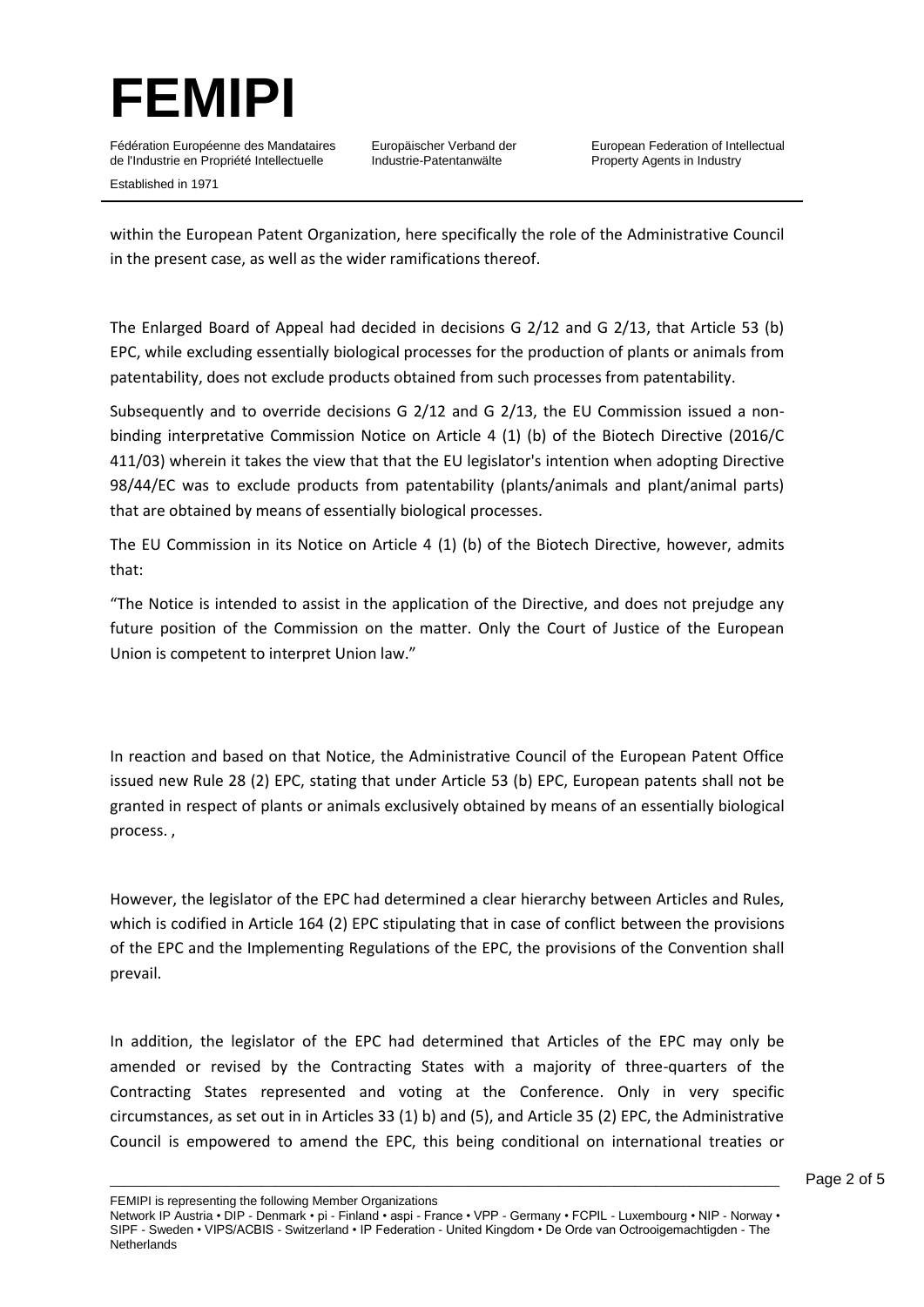

Fédération Européenne des Mandataires de l'Industrie en Propriété Intellectuelle Established in 1971

Europäischer Verband der Industrie-Patentanwälte

European Federation of Intellectual Property Agents in Industry

European Community legislation having entered into force. However, none of these specific circumstances applies in the present case.

The Commission Notice therefore could not empower the Administrative Council with competence on EPC amendments based on "European Community legislation relating to patents" according to Article 33 (1) b), as it is not binding EU Law but rather a non-binding opinion.

In certain cases, the Articles of the EPC need to be interpreted and clarified. . In the European Patent Organisation, this interpretative role is accorded to the judicial branch namely to the Enlarged Board of Appeal.

Such interpretation, entirely in line with the role and power given to the Enlarged Board of Appeal by the EPC is precisely what was done in G 2/12 and G2/13 when the Enlarged Board of Appeal interpreted Article 53 (b) EPC following the principles of the Vienna Convention.

The Administrative Council, on the other hand, is empowered to amend the Implementing Regulations (Rules) without restrictions, thus providing an additional means for clarification of the Articles of the EPC. In case of conflict, this empowerment is, however, limited by Article 164 (2) EPC.

In the present case, Rule 28 (2) is in conflict with Article 53 (b) EPC as interpreted by the Enlarged Board of Appeal. According to Article 164 (2), the provisions of the EPC shall prevail in such a case, as explicitly stated in decision T 1063/18.

It is therefore impossible for a Rule to override and reverse the meaning of an Article, since a Rule is secondary to the Articles of the EPC by law. Only an amendment of the respective Article, be it by means of a Diplomatic Conference or, in special circumstances, by the Administrative Council, can have this effect.

This holds true in the present case, where the amendment of Rule 28(2) EPC does not entail a mere "clarification" of the meaning of Article 53 (b) EPC, but where the new Rule 28(2) EPC is in direct contradiction to Article 53 (b) of the EPC.

 $\_$  ,  $\_$  ,  $\_$  ,  $\_$  ,  $\_$  ,  $\_$  ,  $\_$  ,  $\_$  ,  $\_$  ,  $\_$  ,  $\_$  ,  $\_$  ,  $\_$  ,  $\_$  ,  $\_$  ,  $\_$  ,  $\_$  ,  $\_$  ,  $\_$  ,  $\_$  ,  $\_$  ,  $\_$  ,  $\_$  ,  $\_$  ,  $\_$  ,  $\_$  ,  $\_$  ,  $\_$  ,  $\_$  ,  $\_$  ,  $\_$  ,  $\_$  ,  $\_$  ,  $\_$  ,  $\_$  ,  $\_$  ,  $\_$  , To act otherwise would erode the system of checks and balances in the European Patent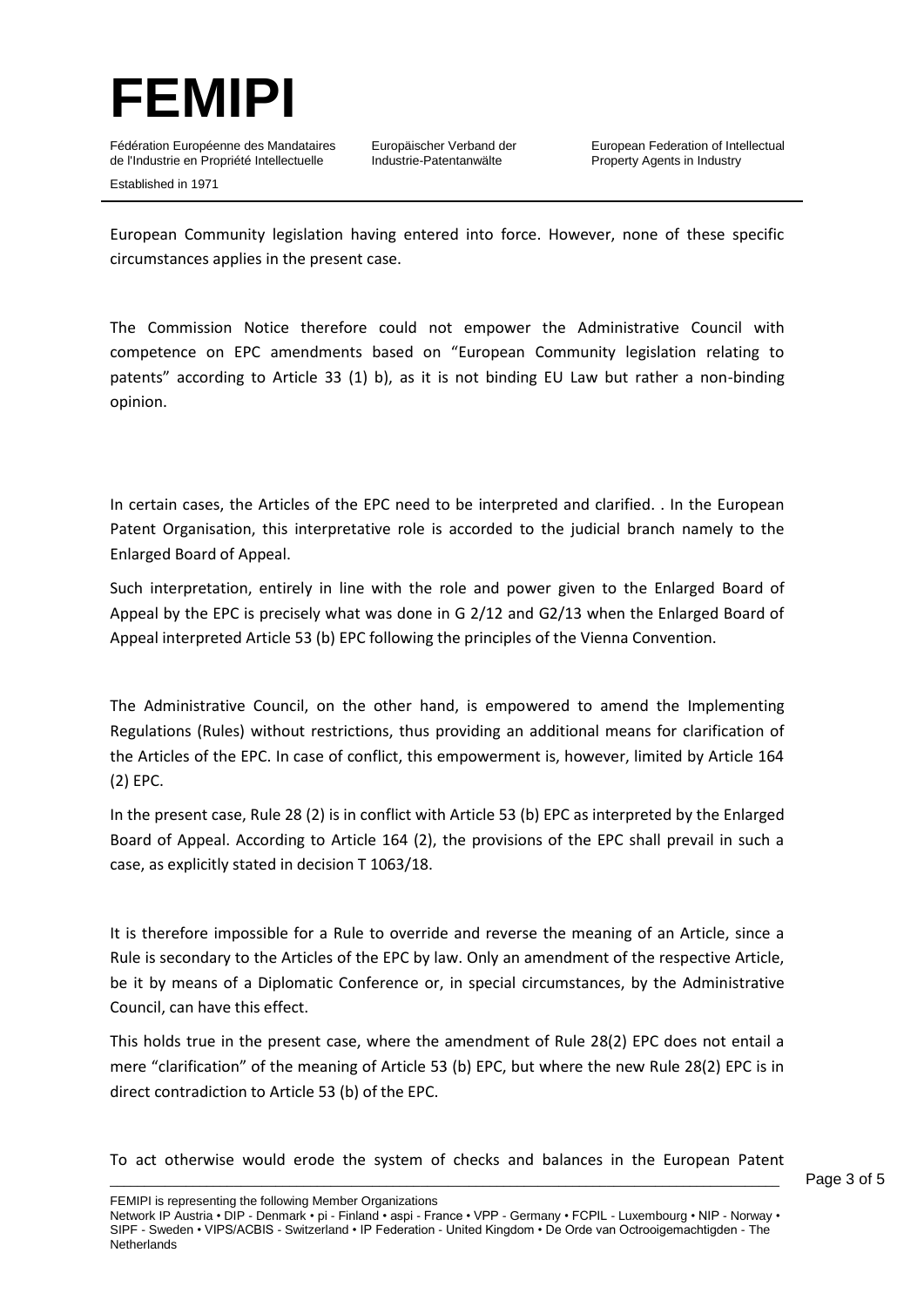

Fédération Européenne des Mandataires de l'Industrie en Propriété Intellectuelle Established in 1971

Europäischer Verband der Industrie-Patentanwälte

European Federation of Intellectual Property Agents in Industry

Organisation, effectively stripping Article 164 (2) EPC of its legal effect, and eroding the Judicative (ultimately the Enlarged Board of Appeal) and its power to verify acts of the Administrative Council. In this scenario the Administrative Council could effectively circumvent the restrictions of Article 164 (2) EPC and/or the tedious process of a Diplomatic Conference, which is precisely what has been attempted in the present case.

Such a course of action would lead to a lack of judicial control over the actions of the Administrative Council. Judicial control is, however, one of the fundamental pillars of any acceptable judicial system. Any concerns about new tendencies in the European Patent Organisation in this regard would not be limited to the present case, but would indeed extend to all other technological areas as well as all aspects of the European Patent Convention.

As a consequence, the trust in the European Patent Office and its conformance to essential principles of rule of law would be severely eroded. There is a severe risk that this loss of trust would also extend to the patents granted by the European Patent Office, including future Unitary Patents.

Therefore Question 1 of the Referral has to be denied. This means that Question 2 will not be dealt with, but it goes without saying that Question 2 of the Referral would likewise have to be answered in the negative, too. To do otherwise would mean to effectively remove the role of the judicative to easily overcome the limitations imposed on the powers of the Administrative Council by Article 33 EPC and Article 164 (2) EPC

It is FEMIPI´s view that the Referral is also inadmissible.

Article 112 (1) b) EPC stipulates that the President of the European Patent Office may only refer a point of law to the Enlarged Board of Appeal in order to ensure uniform application of the law, or if a point of law of fundamental importance arises where two Boards of Appeal have given different decisions on that question.

However, in the present case, there are no different decisions of two Boards of Appeal on the question whether Rule 28(2), in its relation to Article 53(b) EPC, complies with Article 164(2) EPC. This question was discussed only in T 1063/18, taking into account decisions G 2/12 and G 2/13. None of the other decisions mentioned in the Referral deals with the same point of law. Actually, none of the other decisions concerns the issue that a new Rule is in direct contradiction with an Article of the EPC, as interpreted by the Enlarged Board of Appeal, i.e. a situation at least similar